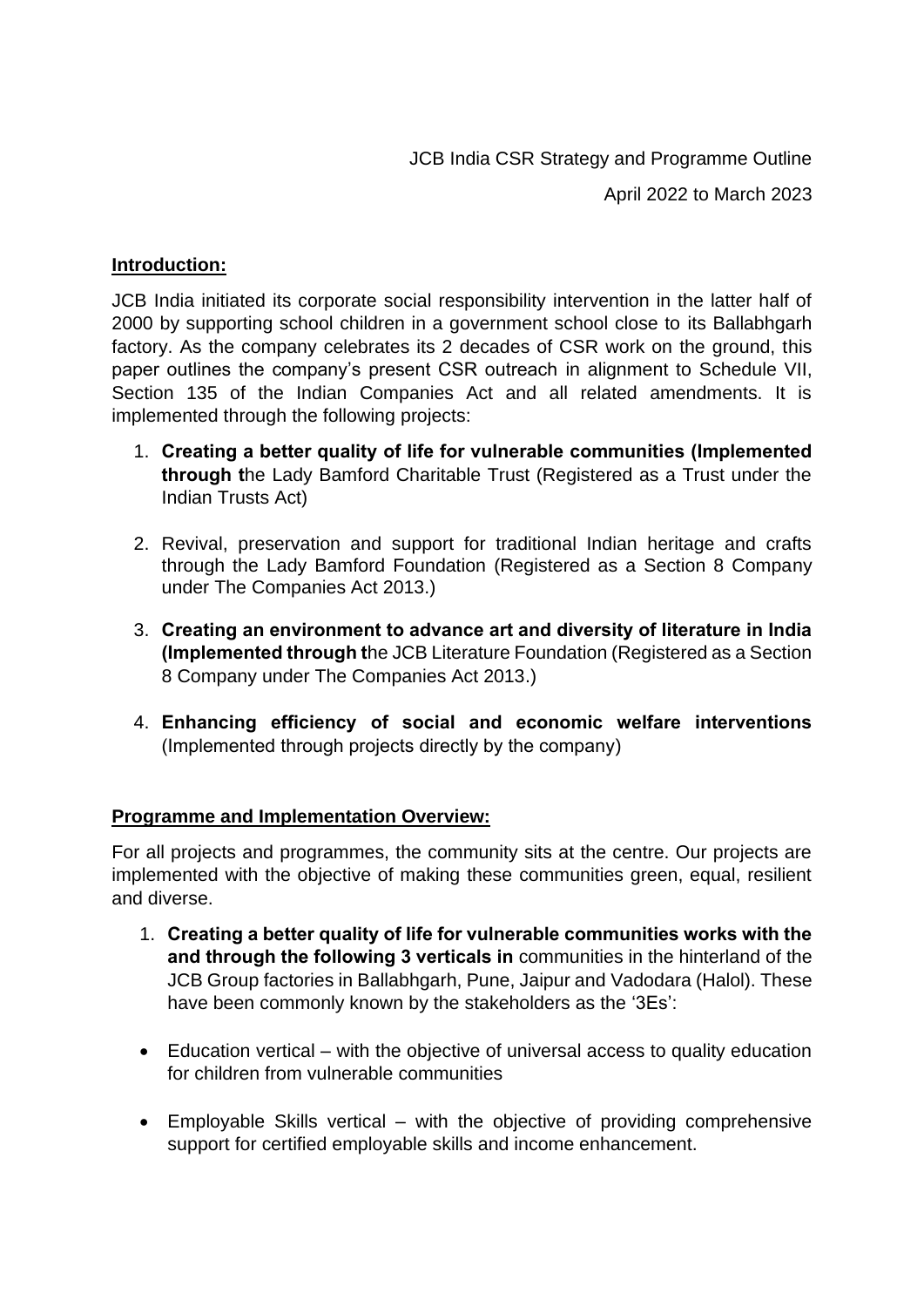- Engagement with Community with the objective of strengthening social and infrastructure systems within communities.
- 2. **Revival, preservation and support for traditional Indian heritage and crafts through the Lady Bamford Foundation** (Registered as a Section 8 Company under The Companies Act 2013.) These are implemented through the following four verticals:

• Sustainable Craft Ecosystems & Artisan Outreach – For an overall improvement in value chain, economic, environmental and social responsibility within the industry at large.

• Research, Documentation & Archiving - To advocate promote and support explorations in craft and design, to create archives and repositories of wisdom open for public access.

• Heritage, Arts and Culture Support – To promote and develop arts, crafts, design development and skills in order to protect national heritage, art and culture.

• Knowledge Sharing – For the purpose of promoting, creating awareness and positioning craft and the artisan communities as important components of the living heritage of our country through

- 3. **Creating an environment to advance art and diversity of literature in India works to** promote the heritage and diversity of Indian literature with a focus on the vernacular through the following verticals:
- An annual award for contemporary Indian fiction
- Enhancing the prestige and success of contemporary Indian literature
- Research on the reading culture and publishing sector in India
- Strengthening the translation industry through skill enhancement
- Access to literature for vulnerable groups
- 4. **Enhancing efficiency of social and economic welfare interventions** including support and strengthen local infrastructure and governance, creation and maintenance of green spaces, contributions to emergency relief and rehabilitation, and any other projects that provide service delivery for social and economic welfare interventions,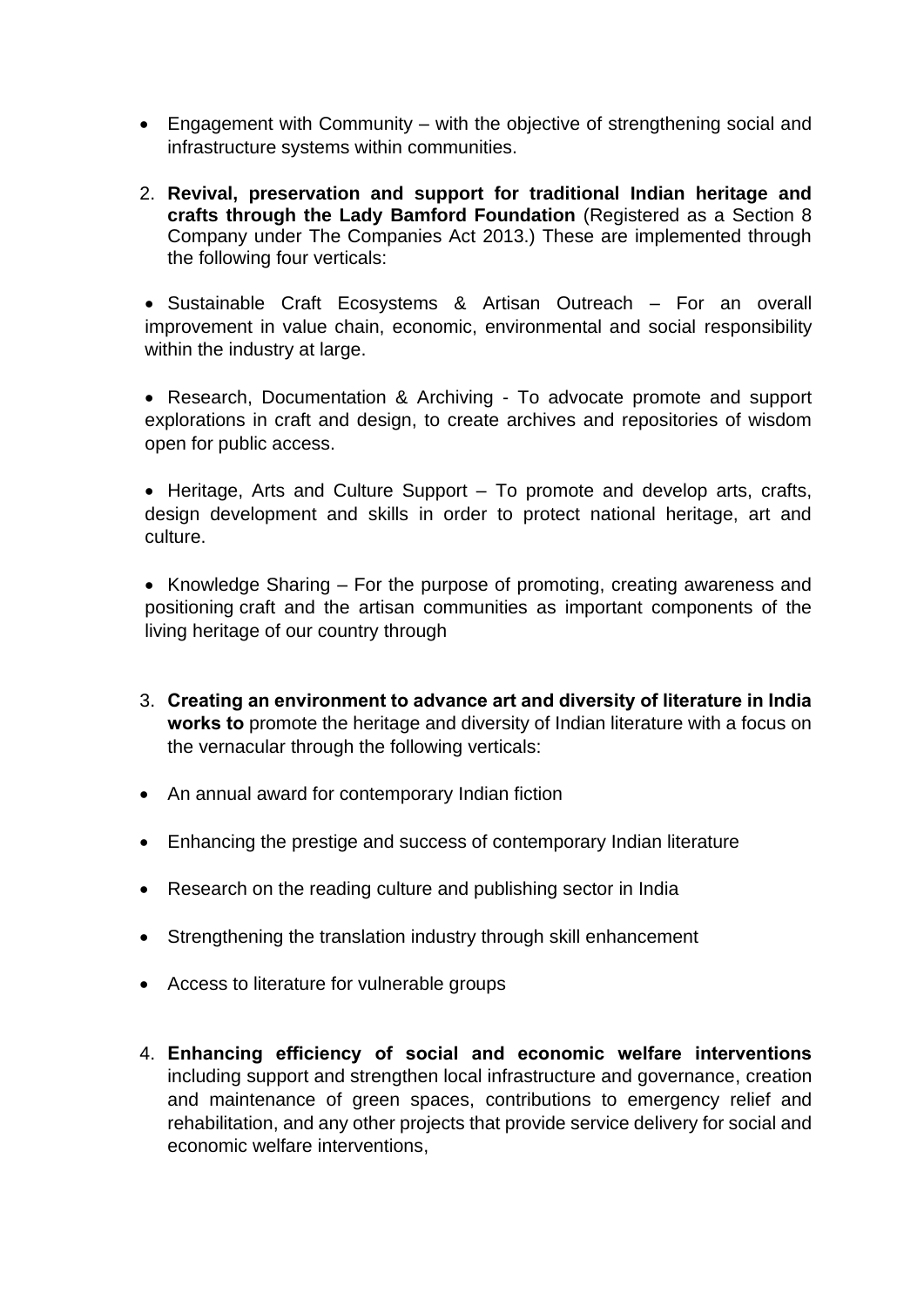# **Need for undertaking the projects and project execution:**

In the projected year, all CSR projects will be implemented through the above mentioned 4 projects. The projects will continue their objectives but revise targets and delivery mechanisms as per the LFAs.

All projects will follow the Logical Framework Analysis (LFA: https://en.wikipedia.org/wiki/Logical framework approach) for formulation and management of projects.

The LFAs for all 3 projects implemented through the in-house foundations are completed as per the timeline below. The timeline for the comprehensive and integrated way ahead is as follows:

|                     | Year 1, 2021-<br>22 |                |   | Year 2 - 2022-<br>23 |   |                |   | Year 3 - 2023-   Year 4 - 2024-<br>24 |   |                | 25 |   |   |                |   |   |
|---------------------|---------------------|----------------|---|----------------------|---|----------------|---|---------------------------------------|---|----------------|----|---|---|----------------|---|---|
|                     |                     |                |   |                      |   |                |   |                                       |   |                |    |   |   |                |   |   |
| Project             | Q                   | Q              | Q | Q                    | Q | Q              | Q | Q                                     | Q | Q              | Q  | Q | Q | Q              | Q | Q |
| execution           | 1                   | $\overline{2}$ | 3 | 4                    | 1 | $\overline{2}$ | 3 | $\overline{4}$                        | 1 | $\overline{2}$ | 3  | 4 | 1 | $\overline{2}$ | 3 | 4 |
| Completing          |                     |                |   |                      |   |                |   |                                       |   |                |    |   |   |                |   |   |
| LFAs for all non    |                     |                |   |                      |   |                |   |                                       |   |                |    |   |   |                |   |   |
| <b>LFA</b> projects |                     |                |   |                      |   |                |   |                                       |   |                |    |   |   |                |   |   |
| Completing          |                     |                |   |                      |   |                |   |                                       |   |                |    |   |   |                |   |   |
| revisions of the    |                     |                |   |                      |   |                |   |                                       |   |                |    |   |   |                |   |   |
| existing LFAs       |                     |                |   |                      |   |                |   |                                       |   |                |    |   |   |                |   |   |
| required due to     |                     |                |   |                      |   |                |   |                                       |   |                |    |   |   |                |   |   |
| <b>COVID</b> impact |                     |                |   |                      |   |                |   |                                       |   |                |    |   |   |                |   |   |
| Project             |                     |                |   |                      |   |                |   |                                       |   |                |    |   |   |                |   |   |
| implementation      |                     |                |   |                      |   |                |   |                                       |   |                |    |   |   |                |   |   |
| Project impact      |                     |                |   |                      |   |                |   |                                       |   |                |    |   |   |                |   |   |
| assessment          |                     |                |   |                      |   |                |   |                                       |   |                |    |   |   |                |   |   |
| Project closure     |                     |                |   |                      |   |                |   |                                       |   |                |    |   |   |                |   |   |
| process             |                     |                |   |                      |   |                |   |                                       |   |                |    |   |   |                |   |   |
| Design and          |                     |                |   |                      |   |                |   |                                       |   |                |    |   |   |                |   |   |
| development of      |                     |                |   |                      |   |                |   |                                       |   |                |    |   |   |                |   |   |
| the next 3 years    |                     |                |   |                      |   |                |   |                                       |   |                |    |   |   |                |   |   |
| <b>LFA</b>          |                     |                |   |                      |   |                |   |                                       |   |                |    |   |   |                |   |   |

All projects implemented through the CSR entities will follow implementation schedules of the approved LFAs. Till such time as the approved LFA is ready for implementation, (as per above schedule, on or before 30<sup>th</sup> September 2021) all existing projects will continue with post COVID rehabilitation work.

All projects to be implemented through JCBI Direct partnerships will develop their own LFAs.

Each project will work as per its overall LFA project mandates but will apply for and receive annual approvals for project continuation, project revisions if any and budgets.

All projects, LFAs, CSR compliances and CSR entities will be managed by the CSR team of JCBI, working directly downwards with the entity staff and reporting upwards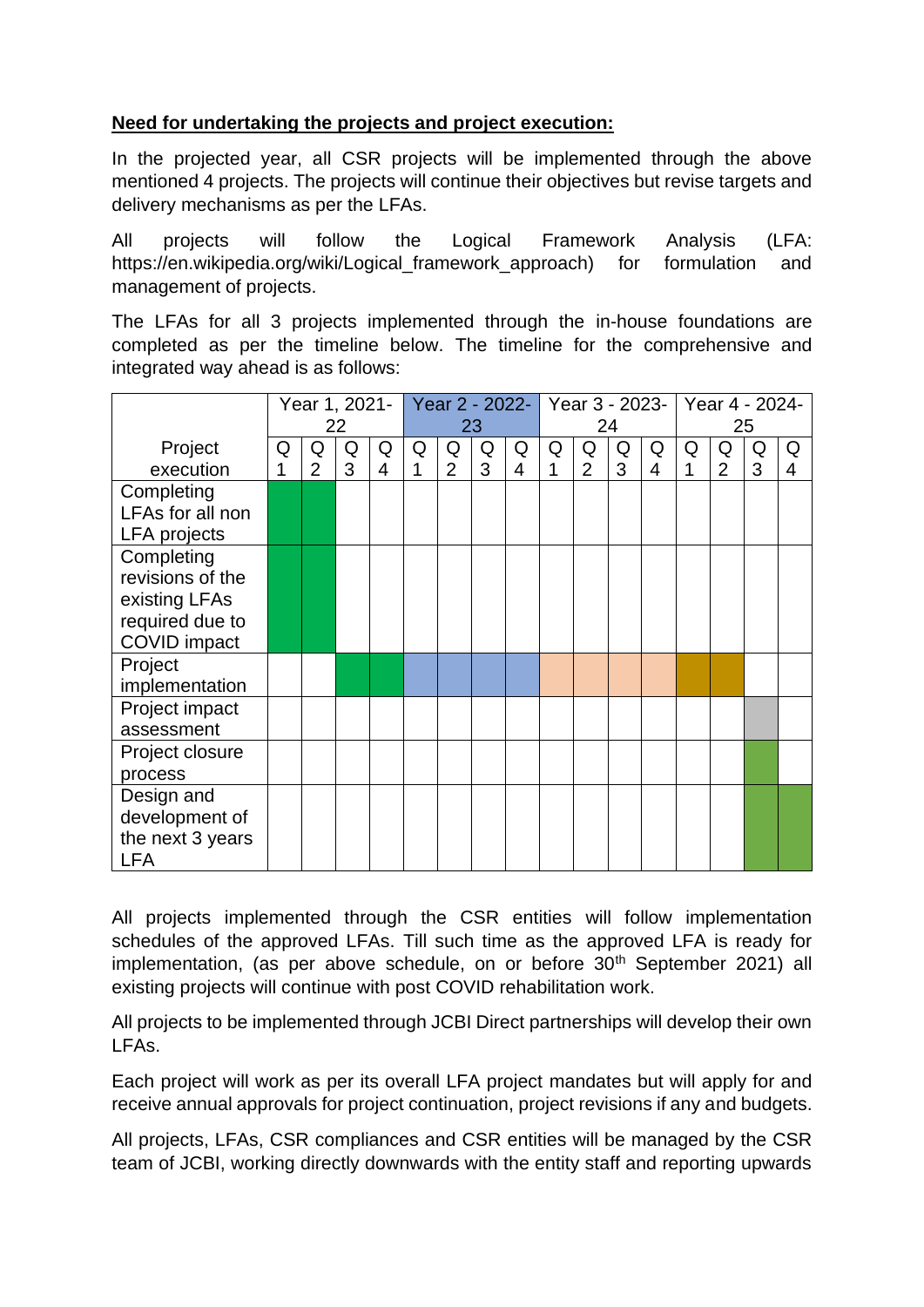to the EVP HR, Admin and CSR and the project's stakeholders/Trustees/Board Members/CSR Committee.

All projects implemented through JCBI Direct will be managed by the CSR team of JCBI working directly downwards with the selected partner and reporting upwards to the EVP HR, Admin and CSR and to the CSR Committee

### **Modalities of fund utilisation:**

The budgets proposed for the above interventions for the next year – 2022-23 are as below.

| <b>EXPECT MORE</b>                                                                 | <b>Proposed CSR budgets for FY 2022-23</b>                                                                                        |                                                                                                                                               |                                                                                   |                                                                                                                                            |              |  |  |  |  |  |  |
|------------------------------------------------------------------------------------|-----------------------------------------------------------------------------------------------------------------------------------|-----------------------------------------------------------------------------------------------------------------------------------------------|-----------------------------------------------------------------------------------|--------------------------------------------------------------------------------------------------------------------------------------------|--------------|--|--|--|--|--|--|
| Proposed CSR Budget Allocation for FY 2022-23 (All values in Rs. Million)          |                                                                                                                                   |                                                                                                                                               |                                                                                   |                                                                                                                                            |              |  |  |  |  |  |  |
|                                                                                    | <b>CSR Projects</b>                                                                                                               |                                                                                                                                               |                                                                                   |                                                                                                                                            |              |  |  |  |  |  |  |
| <b>Funds</b>                                                                       | <b>Creating an</b><br>environment to advance<br>art and diversity of<br>literature in India<br>(Implemented through<br>the JCBLF) | <b>Revival and consolidation Creating a better quality</b><br>of traditional Indian<br>heritage and craft<br>(Implemented through<br>the LBF) | of life for vulnerable<br><b>communities</b><br>(implemented through<br>the LBCT) | <b>Enhancing project</b><br>efficiency for social and<br>economic welfare<br><b>interventions</b><br>(Implemented by JCBI<br><b>Direct</b> | <b>Total</b> |  |  |  |  |  |  |
| I. CSR Underspends from<br>previous years                                          | 14.9                                                                                                                              | 64.9                                                                                                                                          | 65.2                                                                              | 36.1                                                                                                                                       | 181.1        |  |  |  |  |  |  |
| 2. CSR Funds (estimated)<br>2022-23                                                | 53.7                                                                                                                              | 140.0                                                                                                                                         | 104.2                                                                             | 48.5                                                                                                                                       | 346.4        |  |  |  |  |  |  |
| Total                                                                              | 68.6                                                                                                                              | 204.9                                                                                                                                         | 169.4                                                                             | 84.6                                                                                                                                       | 527.5        |  |  |  |  |  |  |
| CSR Underspends-<br>20-21 to be spent in 22-23<br>21-22 to be spent in 22-23       | 0.0<br>7.5                                                                                                                        | 0.00<br>32.5                                                                                                                                  | 32.6<br>0.0                                                                       | 0.0<br>18.1                                                                                                                                | 32.6<br>58.1 |  |  |  |  |  |  |
| <b>CSR Underspends</b><br>20-21 to be spent in 23-24<br>21-22 to be spent in 23-24 | 0.0<br>7.4                                                                                                                        | 0.0<br>32.4                                                                                                                                   | 32.6<br>0.0                                                                       | 0.0<br>18.0                                                                                                                                | 32.6<br>57.8 |  |  |  |  |  |  |
| Total                                                                              | 14.9                                                                                                                              | 64.9                                                                                                                                          | 65.2                                                                              | 36.1                                                                                                                                       | 181.1        |  |  |  |  |  |  |

Funds will be disbursed to the three CSR projects through monthly fund requests sent in by the project teams as per the LFAs adjusted against the existing fund utilisation.

Funds to projects under JCBI direct implementation will be disbursed as per their specific project plans and similarly adjusted against existing fund utilisation.

The donor will undertake quarterly expenditure reviews by a joint team of finance and CSR. This team will jointly set targets of fund utilisation quality control and work with the project teams to ensure fund utilisation for optimum impact.

Annual statutory audits and project wise internal audits will be undertaken by the donor.

All expenditure will follow a delegation of authority (DoA) that will be set in place as a standard operating procedure. The existing DoA will be reviewed and revised by Finance and the CSR team, based on an analysis of transactions and project requirements. This will be presented to the Trustees and Board Members and